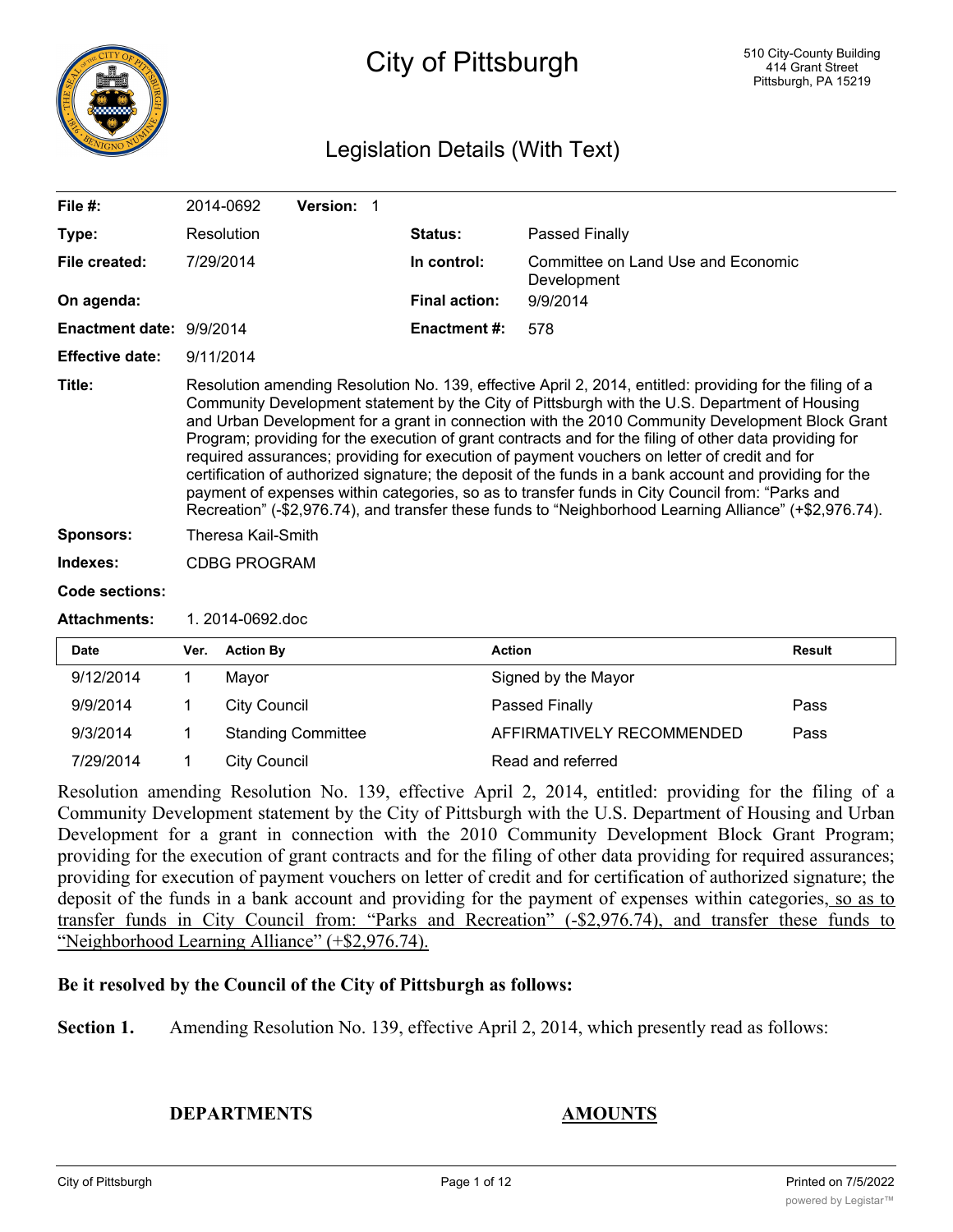| <b>CITY COUNCIL</b>           | 918.650.00     |
|-------------------------------|----------------|
| <b>CITY PLANNING</b>          | \$2,885,000.00 |
| HUMAN RELATIONS COMMISSION    | 35,000.00      |
| <b>MAYOR'S OFFICE</b>         | 800,000.00     |
| <b>PARKS &amp; RECREATION</b> | \$1,000,000.00 |
| <b>PERSONNEL</b>              | 800,000.00     |
| <b>PUBLIC SAFETY</b>          | 850,000.00     |
| <b>PUBLIC WORKS</b>           | \$6,099,830.00 |
| URBAN REDEVELOPMENT AUTHORITY | \$4,650,000.00 |
|                               |                |

**TOTAL: \$ 18,038,480.00**

Is hereby amended to Read as follows:

# **SEE ATTACHMENT**

## **2010 COMMUNITY DEVELOPMENT BLOCK GRANT PROGRAM**

| <b>CITY COUNCIL</b>                                                            | 918,650.00 | 918,650.00 |
|--------------------------------------------------------------------------------|------------|------------|
| Allentown Community Dev2,000.00<br>0123095100.58101.00                         |            | 2,000.00   |
| Allegheny Cleanways<br>0123365100.58101.00                                     | 8,000.00   | 8,000.00   |
| Arlington Civic Council 4,000.00<br>500000-2610-101100-C201                    |            | 4,000.00   |
| August Wilson Home Proje5,000.00<br>0123354100.58101.00                        |            | 5,000.00   |
| Beltzhoover Citizens CDC 750.00                                                |            | 750.00     |
| 0129749100.58101.00<br>Bloomfield Deck Hockey 25,000.00<br>0130013100.58101.00 |            | 25,000.00  |
| Bloomfield Garfield Corp. 10,000.00<br>0121132100.58101.00                     |            | 10,000.00  |
| Boys and Girls Club of We5,000.00                                              |            | 5,000.00   |
| 500000-2610-101100-C201<br>Brashear Association, Inc. 7,250.00                 |            | 7,250.00   |
| 500000-2610-101100-C201<br>Brookline Christian Food P10,000.00                 |            | 10,000.00  |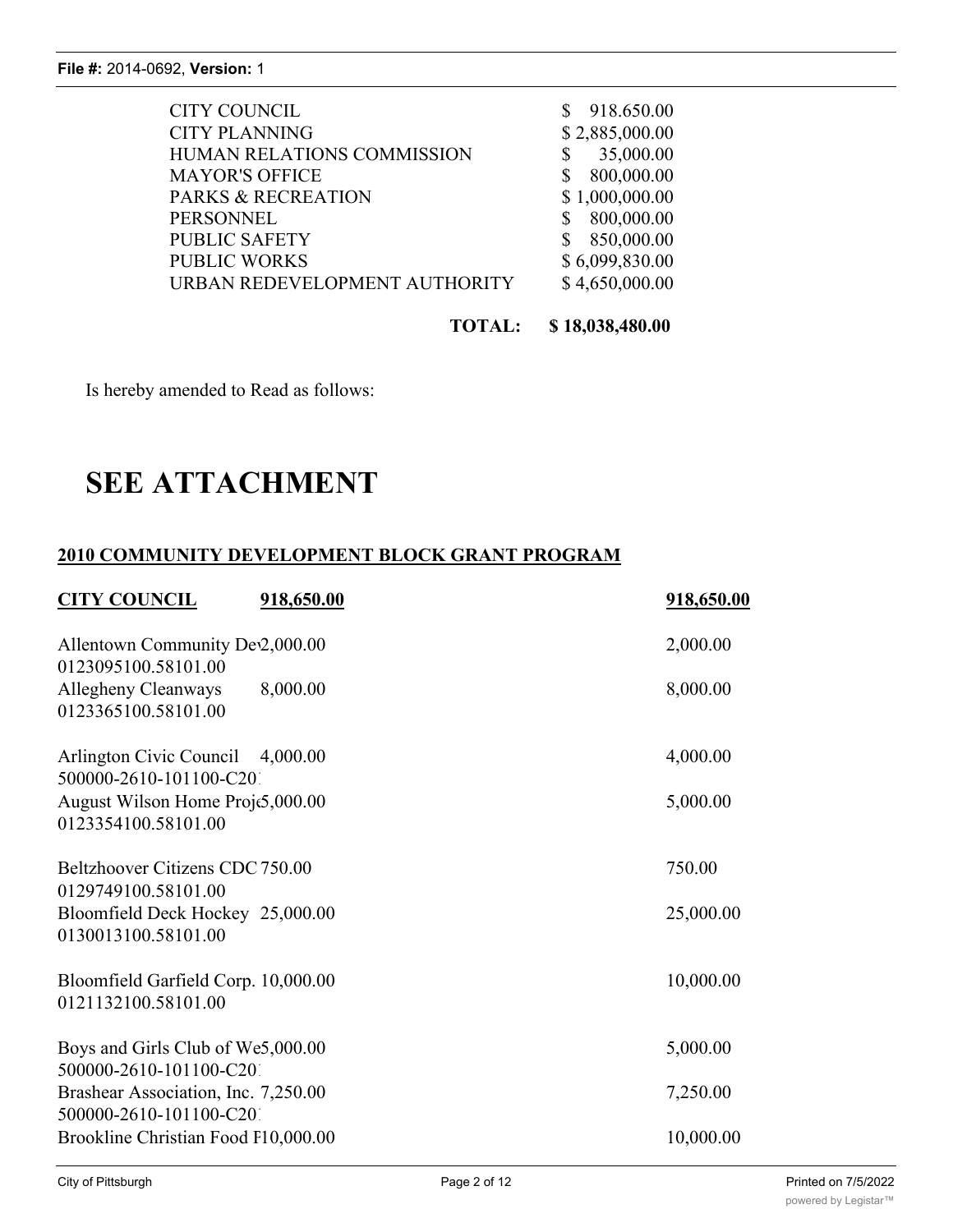| 500000-2610-101100-C201                                        |           |
|----------------------------------------------------------------|-----------|
| Brookline Meals on Wheel:10,000.00                             | 10,000.00 |
| 500000-2610-101100-C201<br>Catholic Youth Associatior5,000.00  | 5,000.00  |
| 500000-2610-101100-C201<br>Center for Victims of Viole2,000.00 | 2,000.00  |
| 500000-2610-101100-C201                                        |           |
| Center for Victims of Viole2,850.00<br>Mediation Ctr.          | 2,850.00  |
| 500000-2610-101100-C201                                        |           |
| Children's Sickle Cell Foun3,000.00<br>500000-2610-101100-C201 | 3,000.00  |
| Coalition for Fair Housing 2,000.00                            | 2,000.00  |
| 0129105100.58101.00                                            |           |
| Community Empowerment1,000.00                                  | 1,000.00  |
| 0129838100.58101.00                                            |           |
| Community Human Servic2,500.00                                 | 2,500.00  |
| 500000-2610-101100-C201                                        |           |
| Creedmor Court<br>4,500.00                                     | 4,500.00  |
| 500000-2610-101100-C201<br>District 1 Equipment<br>34,500.00   | 34,500.00 |
| 0130032100.58101.00                                            |           |
| Dollar Energy Fund, Inc.<br>3,500.00<br>0124555100.58101.00    | 3,500.00  |
| East Allegheny Community 5,000.00                              | 5,000.00  |
| 0121330100.58101.00<br>East End Cooperative Mini 2,500.00      | 2,500.00  |
| 500000-2610-101100-C201                                        |           |
| East Liberty Development 2,500.00<br>0123301100.58101.00       | 2,500.00  |
|                                                                |           |
| Elder-Ado, Inc.<br>18,000.00<br>500000-2610-101100-C201        | 18,000.00 |
| Elizabeth Seton Center, Inc15,000.00                           | 15,000.00 |
| 500000-2610-101100-C201<br>Elliott West End Athletic A5,000.00 | 5,000.00  |
| 500000-2610-101100-C201                                        |           |
| Emanuel Christian Prescho2,000.00<br>0123355100.58101.00       | 2,000.00  |
|                                                                |           |
| Emanuel United Methodist1,000.00<br>500000-2610-101100-C201    | 1,000.00  |
|                                                                |           |
| <b>Family Resources</b><br>1 500 00                            | 1 500 00  |

Brashear Association, Inc. 7,250.00 7,250.00

Brookline Christian Food Pantry 10,000.00 10,000.00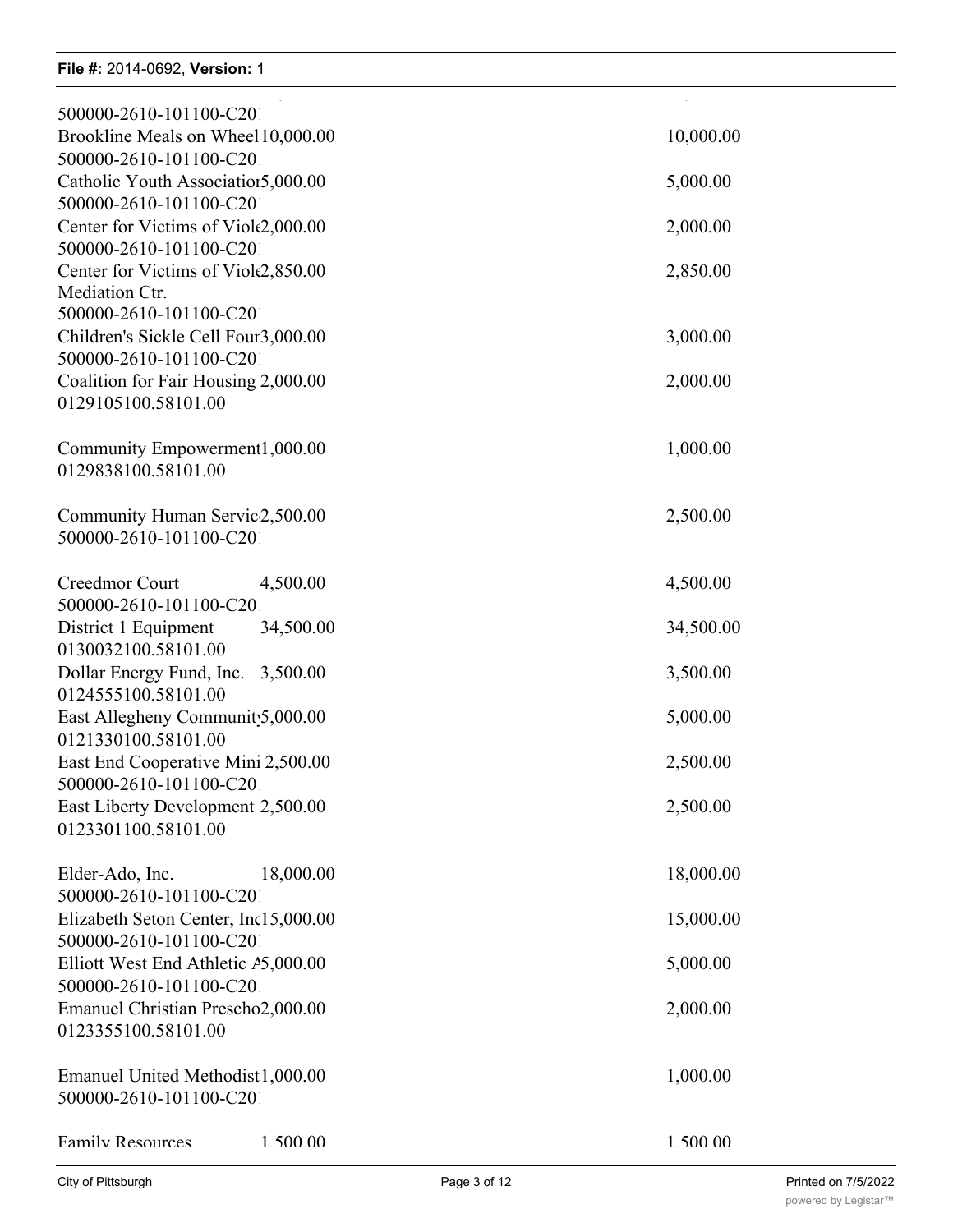| File #: 2014-0692, Version: 1                                                           |                 |                 |
|-----------------------------------------------------------------------------------------|-----------------|-----------------|
| I WILLIY INVOUMOU<br>0129765100.58101.00                                                | 1,00000         | 1,000000        |
| Fineview Citizen's Council2,500.00<br>0121401100.58101.00                               |                 | 2,500.00        |
| First Tee of Pittsburgh                                                                 | 3,000.00        | 3,000.00        |
| 500000-2610-101100-C201<br>Friendship Development A10,000.00                            |                 | 10,000.00       |
| 0121500100.58101.00<br>Grandview Lions Club, Inc4,000.00                                |                 | 4,000.00        |
| 0123222100.58101.00<br>Greater Pittsburgh Commu49,800.00                                |                 | 49,800.00       |
| 500000-2610-101100-C201<br>Greenfield Organization                                      | 1,110.20        | 1,110.20        |
| 0121170100.58101.00<br>HACP/Northview Heights 1,000.00                                  |                 | 1,000.00        |
| Council<br>0123036100.58101.00                                                          |                 |                 |
| HACP/Pressley High Rise 1,000.00                                                        |                 | 1,000.00        |
| 0123050100.58101.00<br>Hazelwood Initiative                                             | 33,389.00       | 33,389.80       |
| 500000-2610-101100-C201<br>Hazelwood Meals on Whee3,000.00                              |                 | 3,000.00        |
| 0123232100.58101.00<br>Healthy Start, Inc.                                              | 3,000.00        | 3,000.00        |
| 0123134100.58101.00                                                                     |                 |                 |
| Hilltop Community Childr2,000.00<br>0121355100.58101.00                                 |                 | 2,000.00        |
| Isaiah Project<br>0123366100.58101.00                                                   | 3,000.00        | 3,000.00        |
| Jewish Association on Agiil,000.00<br>500000-2610-101100-C201                           |                 | 1,000.00        |
| Jewish Family & Children'2,000.00<br>Pantry                                             |                 | 2,000.00        |
| 500000-2610-101100-C201<br>Jewish Family & Children'5,000.00<br>500000-2610-101100-C201 |                 | 5,000.00        |
| <b>Just Harvest</b><br>0129958100.58101.00                                              | 25,000.00       | 25,000.00       |
| Lawrenceville-Bloomfield 5,000.00<br>500000-2610-101100-C201                            |                 | 5,000.00        |
| $Iavr$ are a consider $I1$ in $I2$ in $I3$                                              | $15$ $000$ $00$ | $15$ $000$ $00$ |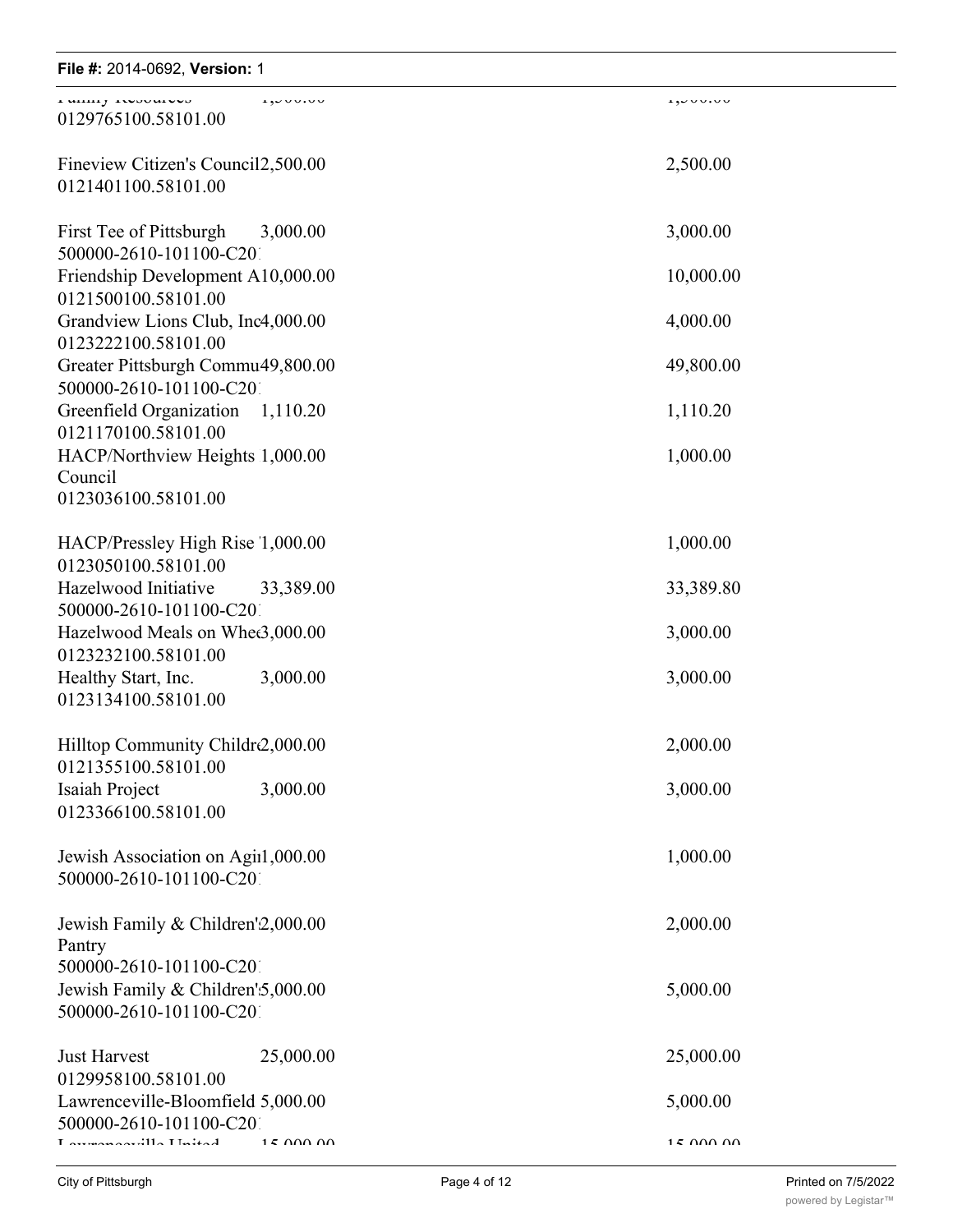## **File #:** 2014-0692, **Version:** 1 Lawrenceville-Bloomfield Meals on Wheels 5,000.00 5,000.00

| $1 \, \text{H}$ $\sigma$ $\pi$ . $2 \cup 1$ $\tau$ $\cup$ $0 \, \text{J}$ $\mathcal{L}$ , $\tau$ $\sigma$ $\sigma$ $\sigma$ $\sigma$ |             |           |
|--------------------------------------------------------------------------------------------------------------------------------------|-------------|-----------|
| Lawrenceville United<br>13,000.00<br>0129855100.58101.00                                                                             |             | 10,000.00 |
| Living at Home Program 3,000.00<br>500000-2610-101100-C201                                                                           |             | 3,000.00  |
| Manchester Youth Develor5,000.00<br>0121211100.58101.00                                                                              |             | 5,000.00  |
| Manchester Citizen's Corp 7,500.00<br>500000-2610-101000-C201                                                                        |             | 7,500.00  |
| Marion Manor Corporation5,000.00                                                                                                     |             | 5,000.00  |
| 500000-2610-101100-C201<br>Moving Lives of Kids Arts5,000.00<br>0123356100.58101.00                                                  |             | 5,000.00  |
| Mt. Washington Communit17,000.00<br>500000-2610-101100-C201                                                                          |             | 17,000.00 |
| MWCDC Wild Art Trails I1,000.00<br>500000-2610-101100-C201                                                                           |             | 1,000.00  |
| Mt. Washington Heights A5,000.00                                                                                                     |             | 5,000.00  |
| 0123261100.58101.00                                                                                                                  |             |           |
| National Council of Jewish12,000.00<br>500000-2610-101100-C201                                                                       |             | 12,000.00 |
| Neighborhood Learning Al0.00<br>0130007100.58101.00                                                                                  | $+2,976.74$ | 2,976.74  |
| Northside Chronicle<br>1,500.00                                                                                                      |             | 1,500.00  |
| 500000-2610-101100-C201<br>Northside Coalition for Fai15,000.00                                                                      |             | 15,000.00 |
| 500000-2610-101000-C201<br>Northside Leadership Conf3,500.00                                                                         |             | 3,500.00  |
| 500000-2610-101100-C201<br>Northside Public Safety Col,000.00                                                                        |             | 1,000.00  |
| 0129202100.58101.00<br>Oakland Business Improve7,000.00                                                                              |             | 7,000.00  |
| 500000-2610-101100-C201                                                                                                              |             |           |
| Oakland Community Coun4,500.00<br>0123042100.58101.00                                                                                |             | 4,500.00  |
| Oakland Planning & Devel7,000.00<br>500000-2610-101100-C201                                                                          |             | 7,000.00  |
| Parks Conservancy - Arsen8,000.00<br>0130039100.58101.00                                                                             |             | 8,000.00  |
| Parks & Recreation<br>10,000.00                                                                                                      | (2,976.74)  | 7,023.26  |
| 0123288100.58101.00<br>Pennsylvania Affiliate Sids6,500.00                                                                           |             | 6,500.00  |
|                                                                                                                                      |             |           |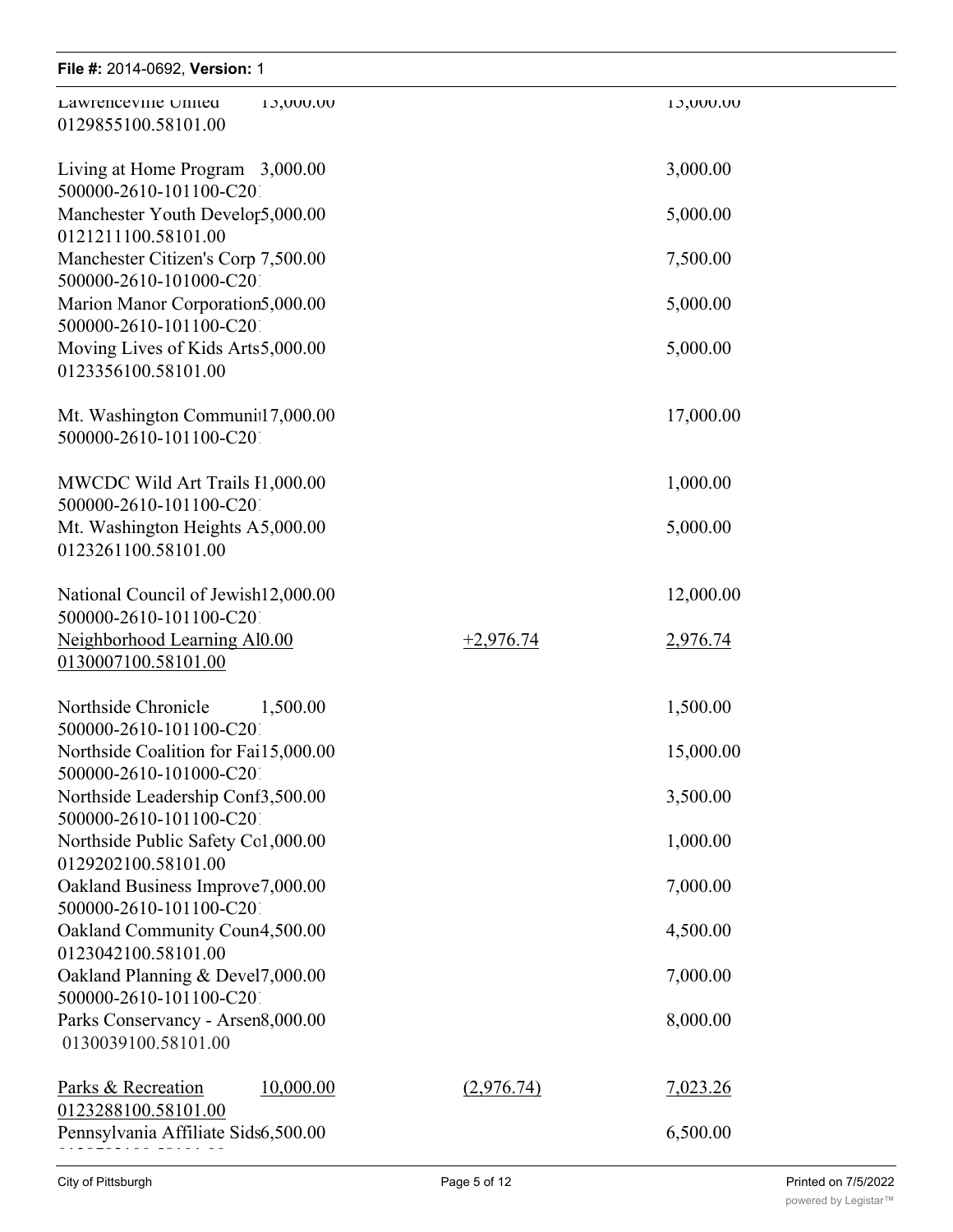## **File #: 2014-0692, Version: 1** Pennsylvania Affiliate Sids Alliance 6,500.00 6,500.00

| 0129792100.58101.00                                       |            |
|-----------------------------------------------------------|------------|
| Pennsylvania Resource Co2,000.00                          | 2,000.00   |
| 500000-2610-101100-C201                                   |            |
| Perry Hilltop Citizens Inc. 1,000.00                      | 1,000.00   |
| 0129121100.58101.00                                       |            |
| Persad Center<br>2,000.00                                 | 2,000.00   |
| 500000-2610-101100-C201                                   |            |
| Pittsburgh Action Against 12,500.00                       | 2,500.00   |
| 500000-2610-101100-C201                                   |            |
| Pittsburgh Aids Task Force3,500.00                        | 3,500.00   |
| 0129787100.58101.00                                       |            |
| Pittsburgh Community Ser 130,000.00                       | 130,000.00 |
| 0121390100.58101.00                                       |            |
| Pittsburgh Community Ser16,000.00                         | 16,000.00  |
| 500000-2610-101100-C201                                   |            |
| Pittsburgh Community Rei824.00                            | 824.00     |
| 0125677100.58101.00                                       |            |
|                                                           |            |
| Pittsburgh Musical Theater2,500.00<br>0123309100.58101.00 | 2,500.00   |
| Pittsburgh Parks Conservar2,500.00                        | 2,500.00   |
| 0123243100.58101.00                                       |            |
|                                                           |            |
| 500.00<br>Pittsburgh Project                              | 500.00     |
| 0123198100.58101.00                                       |            |
|                                                           |            |
| Polish Hill Civic Associati $c20,000.00$                  | 20,000.00  |
| 500000-2610-101100-C201                                   |            |
| Prevention Point Pittsburgh3,500.00                       | 3,500.00   |
| 500000-2610-101100-C201                                   |            |
| Rebuilding Together Pittsb4,000.00                        | 4,000.00   |
| 0123307100.58101.00                                       |            |
|                                                           |            |
| <b>Riverview Manor</b><br>1,000.00                        | 1,000.00   |
| 500000-2610-101100-C201                                   |            |
| Saint Andrews Food Bank 1,000.00                          | 1,000.00   |
| 0123290100.58101.00                                       |            |
| 1,000.00<br>Saint Ambrose Manor                           | 1,000.00   |
| 0129909100.58101.00                                       |            |
| Saint Clair Athletic Associ4,000.00                       | 4,000.00   |
| 500000-2610-101100-C201                                   |            |
| Saint John Vianney Parrish2,000.00                        | 2,000.00   |
| 0123262100.58101.00                                       |            |
| Saint Mathews Food Bank 4,000.00<br>0123263100.58101.00   | 4,000.00   |
| Saint Michael's Food Bank4,000.00                         | 4,000.00   |
| 0123264100.58101.00                                       |            |
|                                                           |            |

Saint Paul's Benevolent Education & Missionary Inst. 2,000.00 2,000.00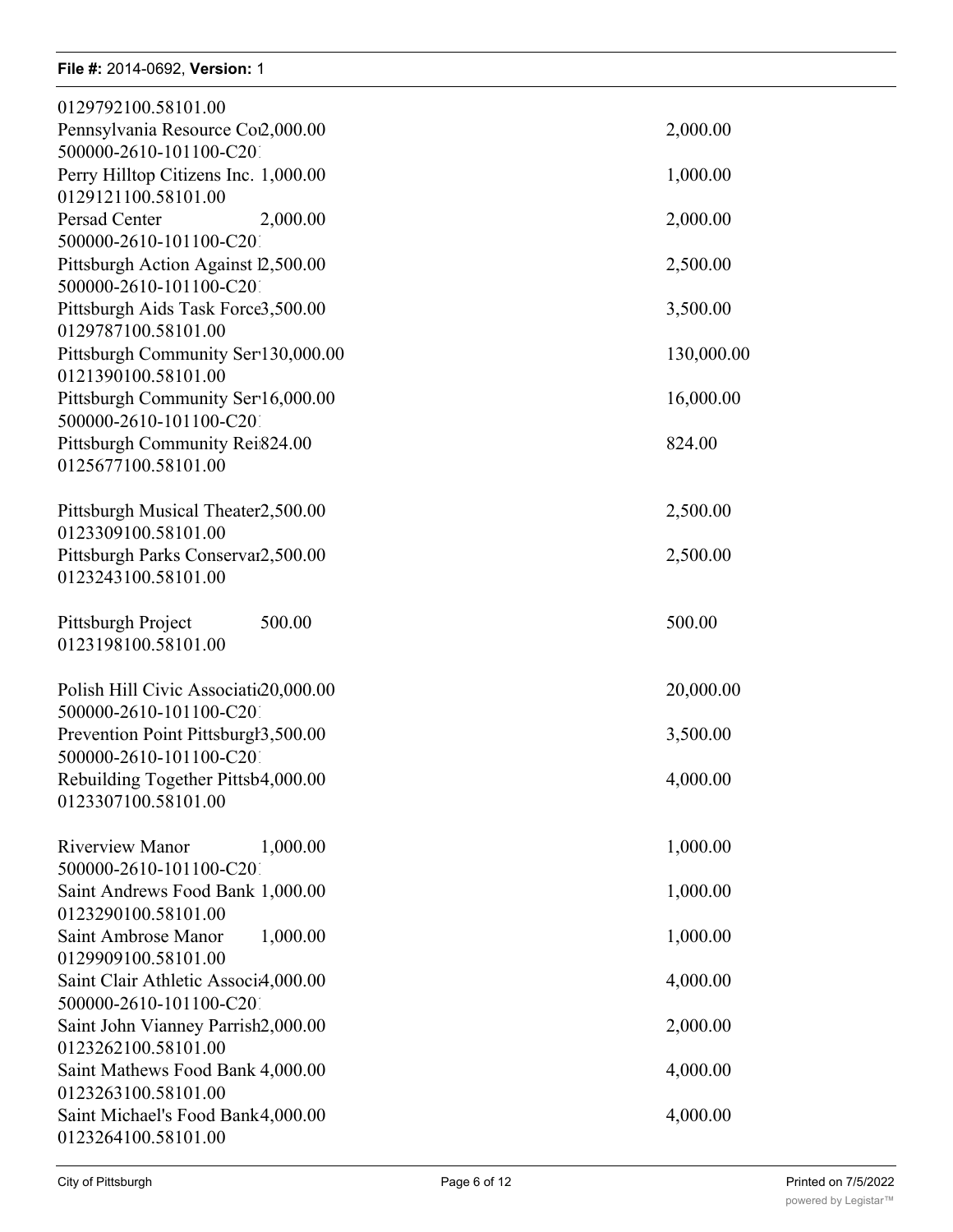### **File #:** 2014-0692, Version: 1

0123263100.58101.00

| Saint Paul's Benevolent Ed2,000.00<br>500000-2610-101100-C201   | 2,000.00  |
|-----------------------------------------------------------------|-----------|
| Sarah Heinz House<br>3,000.00                                   | 3,000.00  |
| 0129162100.58101.00<br>Schenley Heights Develop10,000.00        | 10,000.00 |
| 0123120100.58101.00<br><b>Senior Friends</b><br>2,000.00        | 2,000.00  |
| 500000-2610-101100-C201<br>Shepherd Wellness Commt7,000.00      | 7,000.00  |
| 0129791100.58101.00<br>Sheraden Community Cour20,500.00         | 20,500.00 |
| 0123121100.58101.00<br>Sheraden United Methodist5,176.00        | 5,176.00  |
| 0123227100.58101.00                                             |           |
| South Side Athletic Associ2,000.00<br>0123187100.58101.00       | 2,000.00  |
| South Side Slopes Neighbo3,000.00<br>500000-2610-101100-C201    | 3,000.00  |
| Spring Hill Civic League 5,000.00<br>0121267100.58101.00        | 5,000.00  |
| 3,000.00<br><b>Steel City Boxing</b><br>500000-2610-101100-C201 | 3,000.00  |
| Strong Women Strong Girl6,500.00<br>0123266100.58101.00         | 6,500.00  |
| The Poise Foundation<br>75,000.00<br>0123236100.58101.00        | 75,000.00 |
| 5,000.00<br>Tree of Hop, Inc.                                   | 5,000.00  |
| 500000-2610-101100-C201<br>Tri-Hill Valley Meals on W1,500.00   | 1,500.00  |
| 500000-2610-101100-C201<br><b>Uptown Partners</b><br>7,500.00   | 7,500.00  |
| 500000-2610-101100-C201<br>Urban League of Pittsburgl20,000.00  | 20,000.00 |
| 500000-2610-101100-C201<br>Veterans Leadership Progr?7,000.00   | 7,000.00  |
| 0121292100.58101.00<br>Washington Heights Athlet5,000.00        | 5,000.00  |
| 0123248100.58101.00<br>Western Pa. Conservancy 5,000.00         | 5,000.00  |
| 0126002100.58101.00                                             |           |
| Western PA Police Athletic 5,000.00<br>500000-2610-101100-C201  | 5,000.00  |
| Western Pennsylvania Slov2,500.00<br>500000-2610-101100-C201    | 2,500.00  |
| Women's Center and Shelte2.500.00                               | 2.500.00  |
|                                                                 |           |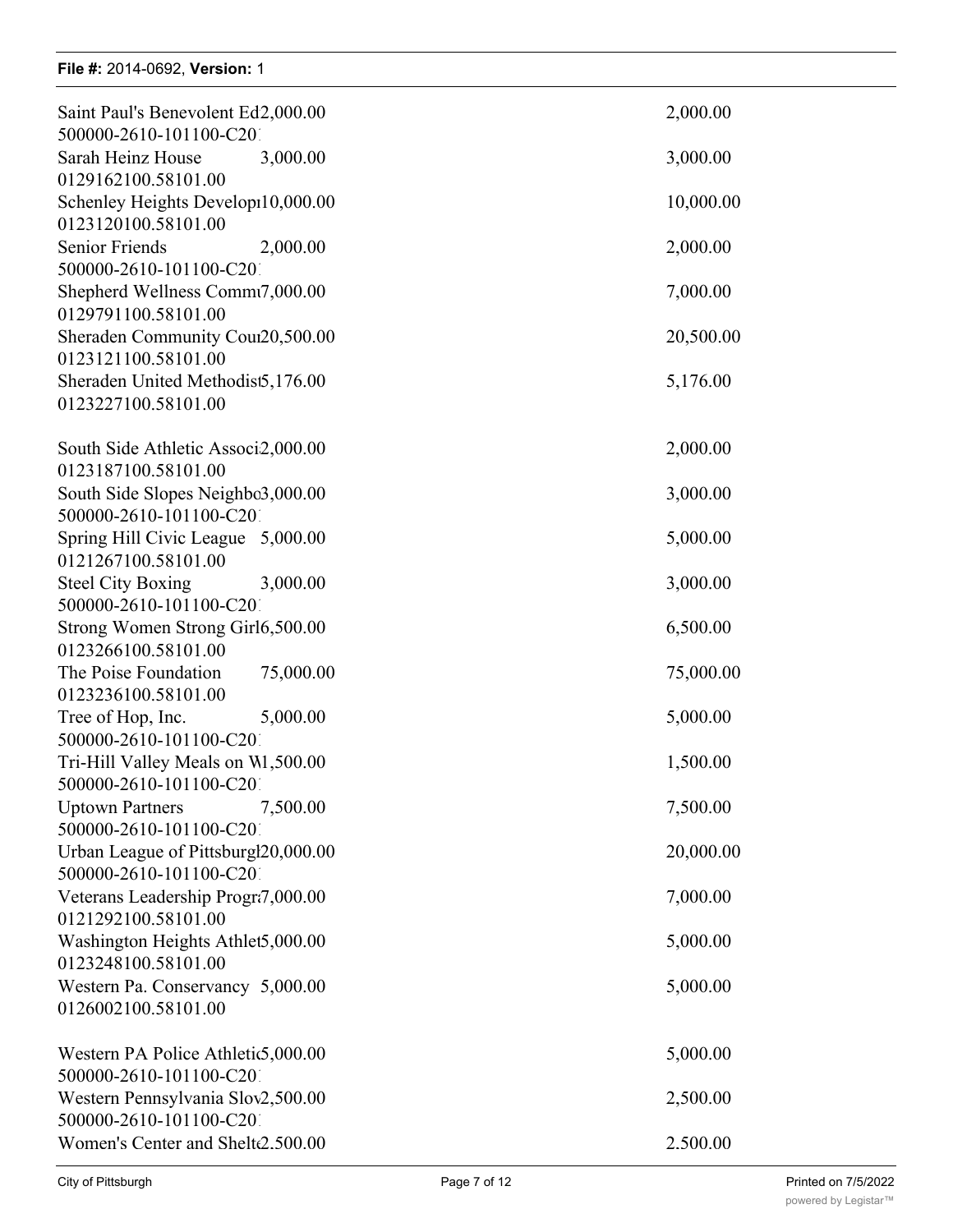| File #: 2014-0692, Version: 1                                                       |                       |                     |
|-------------------------------------------------------------------------------------|-----------------------|---------------------|
| 500000-2610-101100-C201                                                             |                       | - ,                 |
| Woods Run Branch - Carnel, 000.00                                                   | 1,000.00              |                     |
| 0123066100.58101.00<br>Young Men & Women's H10,000.00                               |                       | 10,000.00           |
| Community CTR<br>500000-2610-101100-C201                                            |                       |                     |
|                                                                                     |                       |                     |
| <b>CITY PLANNING</b>                                                                | <u>\$2,885,000.00</u> | <u>2,885,000.00</u> |
| Administration<br>1156332100.58101.00                                               | 70,000.00             | 70,000.00           |
| <b>ADA</b> Compliance<br>1121151100.58101.00                                        | 25,000.00             | 25,000.00           |
| Citizen Participation<br>1156900100.58101.00                                        | 215,000.00            | 215,000.00          |
| Community-Based Organiz 700,000.00<br>1121000100.581010.00                          |                       | 700,000.00          |
| Comprehensive Planning<br>1167373100.58101.00                                       | 325,000.00            | 325,000.00          |
| Cultural Heritage Plan<br>500000-2610-110000-C201                                   | 25,000.00             | 25,000.00           |
| Personnel - City Planning 1,300,000.00<br>1150000100.58101.00                       |                       | 1,300,000.00        |
| Planning & Management<br>1156132100.58101.00                                        | 125,000.00            | 125,000.00          |
| Urban League Housing Co 100,000.00<br>1116303100.58101.00                           |                       | 100,000.00          |
| <b>HUMAN RELATIONS C\$35,000.00</b>                                                 |                       | \$35,000.00         |
| Commission Operations - F35,000.00<br>0538889100.58101.00                           |                       | 35,000.00           |
| <b>MAYOR'S OFFICE</b>                                                               | \$800,000.00          | <u>\$800,000.00</u> |
| Afro-American Music Insti10,000.00                                                  |                       | 10,000.00           |
| 500000-2610-102000-C201<br>Arlington Civic Council M2,500.00                        |                       | 2,500.00            |
| 500000-2610-102000-C201<br>Better Block Development 7,753.92<br>0229751100.58101.00 |                       | 7,753.92            |
|                                                                                     |                       |                     |

Western Pennsylvania Slovak Cultural Association 2,500.00 2,500.00

500000-2610-102000-C201

0220964100.58101.00

Bloomfield Business Assoc $5,000.00$  5,000.00

Bloomfield Citizens Counc5,000.00 5,000.00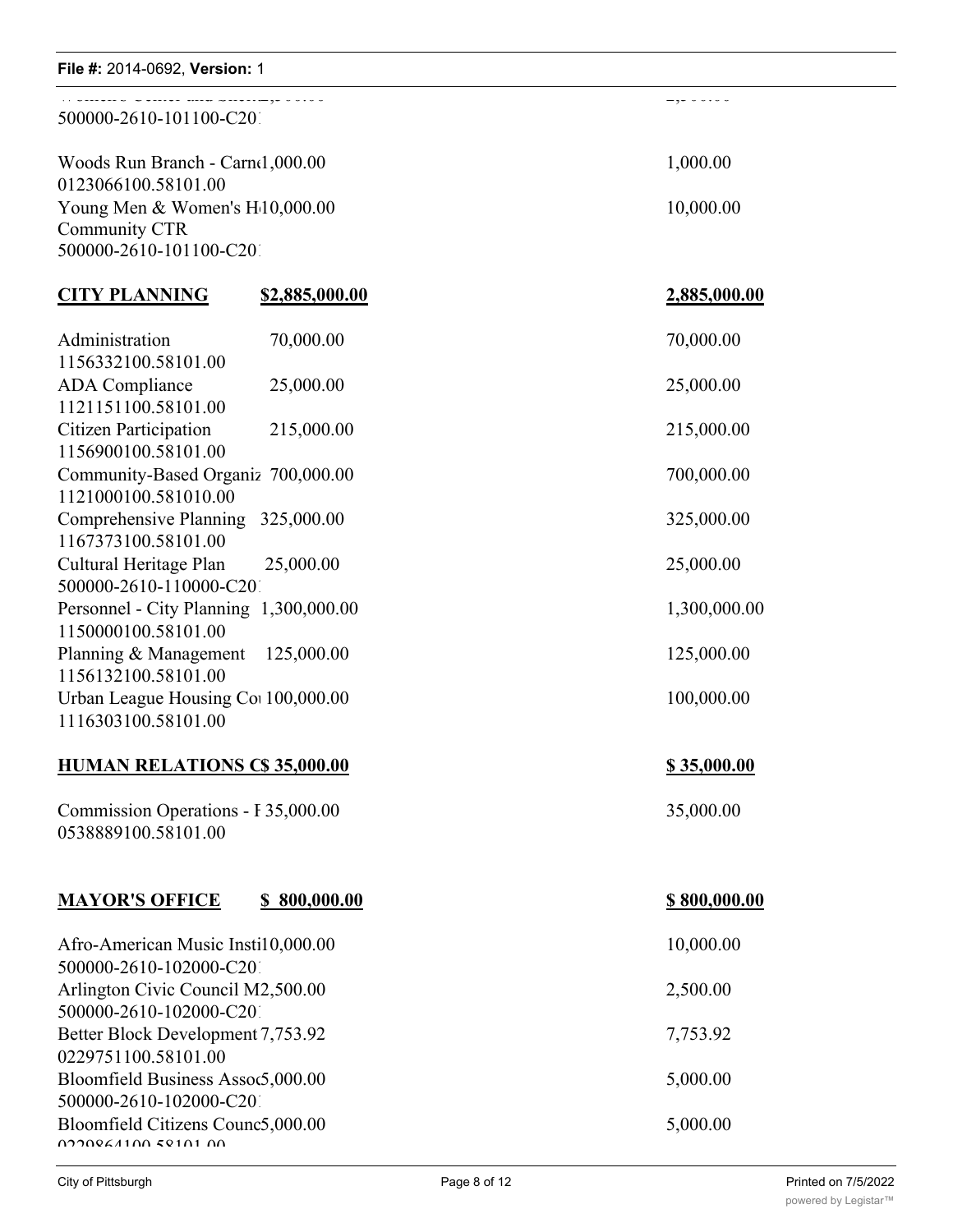## **File #:** 2014-0692, Version: 1 Bloomfield Citizens Council5,000.00 5,000.00

| UZZ7004100.J0101.00                        |            |
|--------------------------------------------|------------|
| Bloomfield Garfield Corp. 10,000.00        | 10,000.00  |
| 0226327100.58101.00                        |            |
| Brighton Heights Meals on2,500.00          | 2,500.00   |
| 500000-2610-102000-C201                    |            |
| Brightwood Civic Group 5,000.00            | 5,000.00   |
| 0221142100.58101.00                        |            |
| Center for Victims of Viole76,246.08       | 76,246.08  |
| 0228991100.58101.00                        |            |
| Central Northside Neighbo5,000.00          | 5,000.00   |
| 500000-2610-102000-C201                    |            |
| Children's Home of Pittsbu10,000.00        | 10,000.00  |
| 0267319100.58101.00                        |            |
| Downtown Neighborhood 5,000.00             | 5,000.00   |
| 0223292100.58101.00                        |            |
| East Allegheny Community2,000.00           | 2,000.00   |
| 500000-2610-102000-C201                    |            |
|                                            |            |
| East End Raiders --- Home1,500.00          | 1,500.00   |
| 0223293100.58101.00                        |            |
| East Liberty Concerned Cit2,500.00         | 2,500.00   |
| 500000-2610-102000-C201                    |            |
| Elder-Ado Inc.<br>10,000.00                | 10,000.00  |
| 500000-2610-102000-C201                    |            |
| Fineview Citizens Council, 5,000.00        | 5,000.00   |
| 500000-2610-102000-C201                    |            |
| Greater Pittsburgh Commu125,000.00         | 125,000.00 |
| 500000-2610-102000-C201                    |            |
| Hazelwood Initiative<br>5,000.00           | 5,000.00   |
| 500000-2610-102000-C201                    |            |
| Jewish Community Center 5,000.00           | 5,000.00   |
| 500000-2610-102000-C201                    |            |
| 10,000.00<br><b>Kingsley Assoc</b>         | 10,000.00  |
| 500000-2610-102000-C201                    |            |
| Lawrenceville Bloomfield 2,500.00          | 2,500.00   |
| 500000-2610-102000-C201                    |            |
| Lawrenceville Corp<br>5,000.00             | 5,000.00   |
| 500000-2610-102000-C201                    |            |
| Lawrenceville United<br>10,000.00          | 10,000.00  |
| 500000-2610-102000-C201                    |            |
|                                            |            |
| Mt. Washington Communit5,000.00            | 5,000.00   |
| 0223131100.58101.00                        |            |
| Neighborhood Works of W7,500.00            | 7,500.00   |
| 500000-2610-102000-C201                    |            |
| Neighbors in the Strip<br>5,000.00         | 5,000.00   |
| 500000-2610-102000-C201                    |            |
| <b>Operation Better Block</b><br>10,000.00 | 10,000.00  |
| 500000-2610-102000-C201                    |            |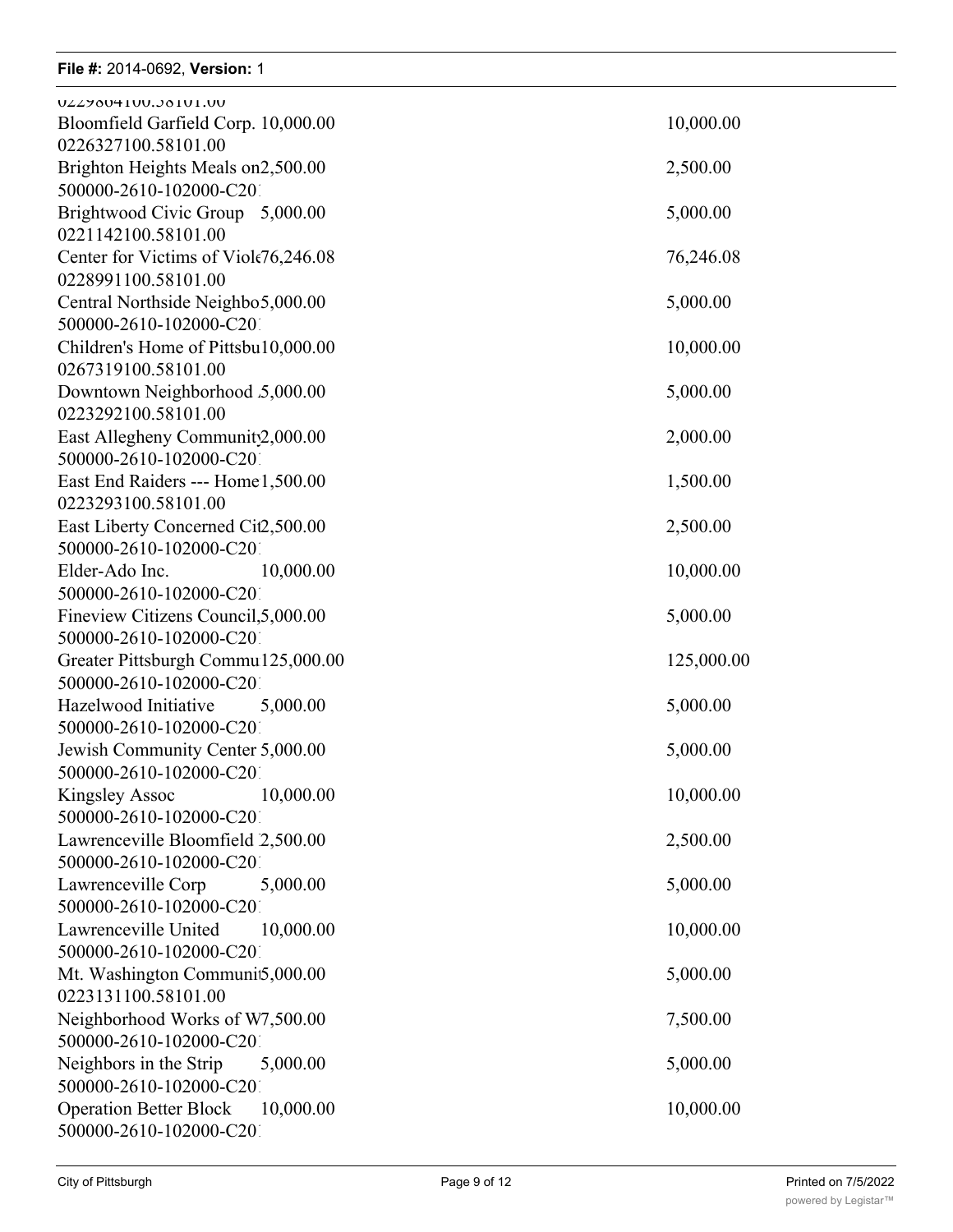| Pittsburgh Action Against 160,000.00<br>500000-2610-102000-C201 | 60,000.00      |
|-----------------------------------------------------------------|----------------|
| Pittsburgh Community Rei20,000.00                               | 20,000.00      |
| 500000-2610-102000-C201<br>Pittsburgh Community Ser70,000.00    | 70,000.00      |
| 0221390100.58101.00                                             |                |
| Pittsburgh Community Ser50,000.00                               | 50,000.00      |
| 0221391100.58101.00                                             |                |
| Polish Hill Civic Associatid 0,000.00                           | 10,000.00      |
| 500000-2610-102000-C201                                         |                |
| Rosedale Block Cluster Inc10,000.00                             | 10,000.00      |
| 500000-2610-102000-C201                                         |                |
| Senior Friends<br>2,500.00                                      | 2,500.00       |
| 500000-2610-102000-C201                                         |                |
| Sheraden Community Cour2,500.00                                 | 2,500.00       |
| 0223121100.58101.00                                             |                |
| Southside Athletic Assoc 5,000.00                               | 5,000.00       |
| 0223187100.58101.00                                             |                |
| Tree of Hope<br>10,000.00                                       | 10,000.00      |
| 500000-2610-102000-C201                                         |                |
| Troy Hill Citizens Council 10,000.00                            | 10,000.00      |
| 500000-2610-102000-C201                                         |                |
| Urban League of Pittsburgl20,000.00                             | 20,000.00      |
| 0223177100.58101.00                                             |                |
| Western Pennsylvania Con 100,000.00                             | 100,000.00     |
| 500000-2610-102000-C201                                         |                |
| Women's Center and Shelt60,000.00                               | 60,000.00      |
| 500000-2610-102000-C201                                         |                |
| YMCA Centre Ave.<br>5,000.00                                    | 5,000.00       |
| 500000-2610-102000-C201                                         |                |
| YMCA Hazelwood<br>5,000.00                                      | 5,000.00       |
| 500000-2610-102000-C201                                         |                |
| YMCA Homewood<br>5,000.00                                       | 5,000.00       |
| 500000-2610-102000-C201                                         |                |
|                                                                 |                |
| PARKS & RECREATIO\$1,000,000.00                                 | \$1,000,000.00 |
|                                                                 |                |
| Recreation & Senior Center 50,000.00<br>5015010100.58101.00     | 50,000.00      |

5015010100.58101.00 Senior Community Program 700,000.00 700,000.00 700,000.00 500000-2610-500000-C201<br>Splash Zones 200,000.00 Splash Zones 200,000.00 200,000.00 200,000.00 5067355100.58101.00 Swimming Pool Maintenan50,000.00 50,000.00 5067193100.58101.00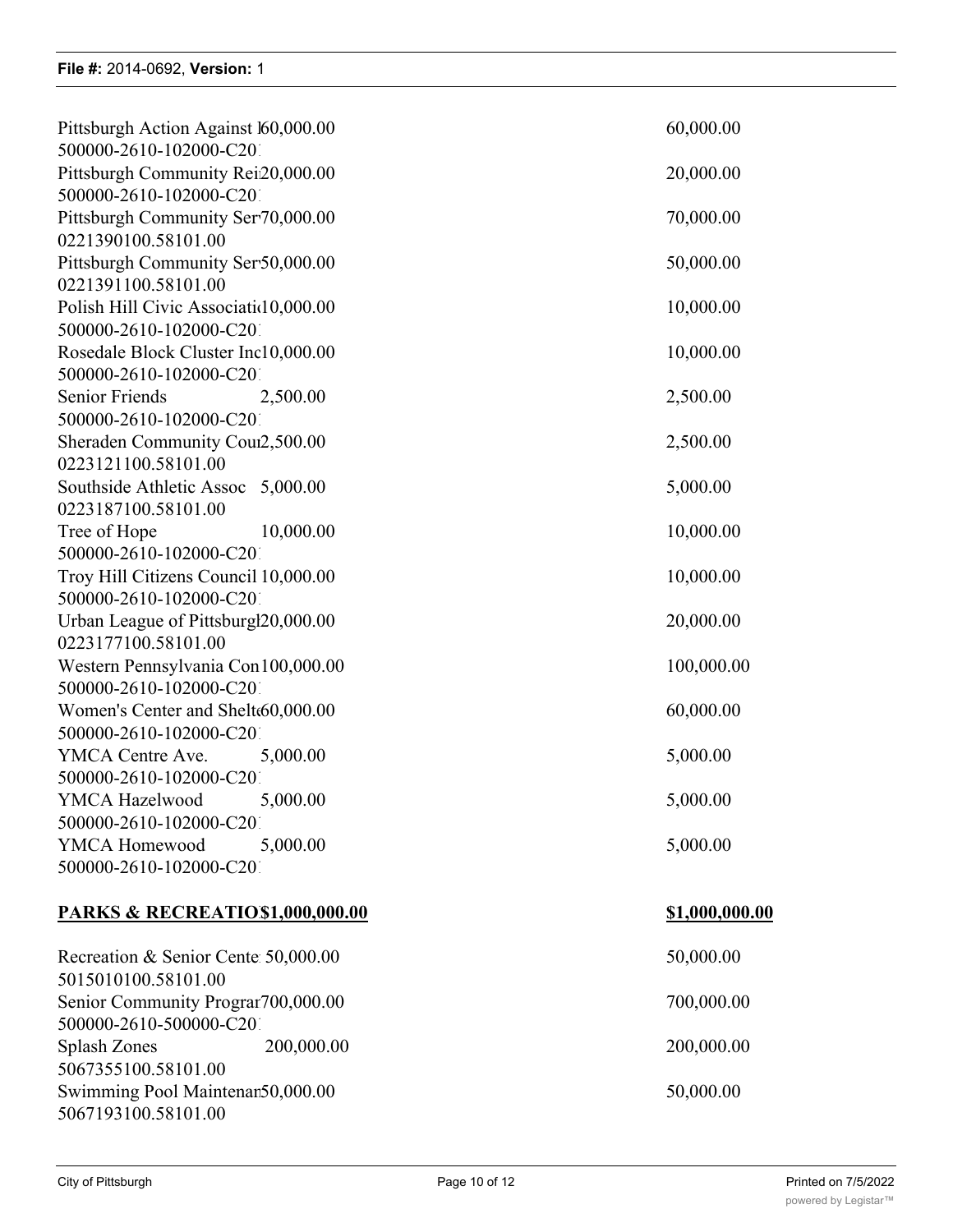| <b>PERSONNEL</b>                                                                                     | <u>\$800,000.00</u> |  | <u>\$800,000.00</u> |  |
|------------------------------------------------------------------------------------------------------|---------------------|--|---------------------|--|
| Neighborhood Employmen 100,000.00<br>0909660100.58101.00                                             |                     |  | 100,000.00          |  |
| Pittsburgh Partnership Emr 100,000.00                                                                |                     |  | 100,000.00          |  |
| 0906322100.58101.00<br>Summer Youth Employme 600,000.00<br>0906323100.58101.00                       |                     |  | 600,000.00          |  |
| <b>PUBLIC SAFETY</b>                                                                                 | <u>\$850,000.00</u> |  | <u>\$850,000.00</u> |  |
| Demolition of Condemned 850,000.00<br>500000-2610-274300-C201                                        |                     |  | 850,000.00          |  |
| <b>PUBLIC WORKS</b>                                                                                  | \$6,099,830.00      |  | \$6,099,830.00      |  |
| <b>Bike Infrastructure</b><br>4467401100.58101.00                                                    | 100,000.00          |  | 100,000.00          |  |
| <b>Bridge Repairs</b><br>4031011100.58101.00                                                         | 500,000.00          |  | 500,000.00          |  |
| <b>Building Maintenance</b><br>4027003100.58101.00                                                   | 250,000.00          |  | 250,000.00          |  |
| Disabled and Public Sidew 120,000.00                                                                 |                     |  | 120,000.00          |  |
| 500000-2610-400000-C201<br>Neighborhood Street Imprc 500,000.00<br>4435200100.58101.00               |                     |  | 500,000.00          |  |
| <b>Parks Reconstruction</b><br>4045000100.58101.00                                                   | 757,280.00          |  | 757,280.00          |  |
| <b>Property Management</b>                                                                           | 400,000.00          |  | 400,000.00          |  |
| 500000-2610-400000-C201<br>300,000.00<br>Slope Failure Remediation 300,000.00<br>4439103100.58101.00 |                     |  |                     |  |
| South Highland Avenue Br 22,550.00<br>4433052100.58101.00                                            |                     |  | 22,550.00           |  |
| <b>Street Resurfacing</b><br>4439000100.58101.00                                                     | 2,700,000.00        |  | 2,700,000.00        |  |
| Traffic Signal Hardware<br>4467408100.58101.00                                                       | 50,000.00           |  | 50,000.00           |  |
| Wall, Step & Fence Progra 100,000.00<br>4420035100.58101.00                                          |                     |  | 100,000.00          |  |
| Warrington Avenue Recon300,000.00<br>4067469100.58101.00                                             |                     |  | 300,000.00          |  |

Swimming Pool Maintenance 50,000.00 50,000.00